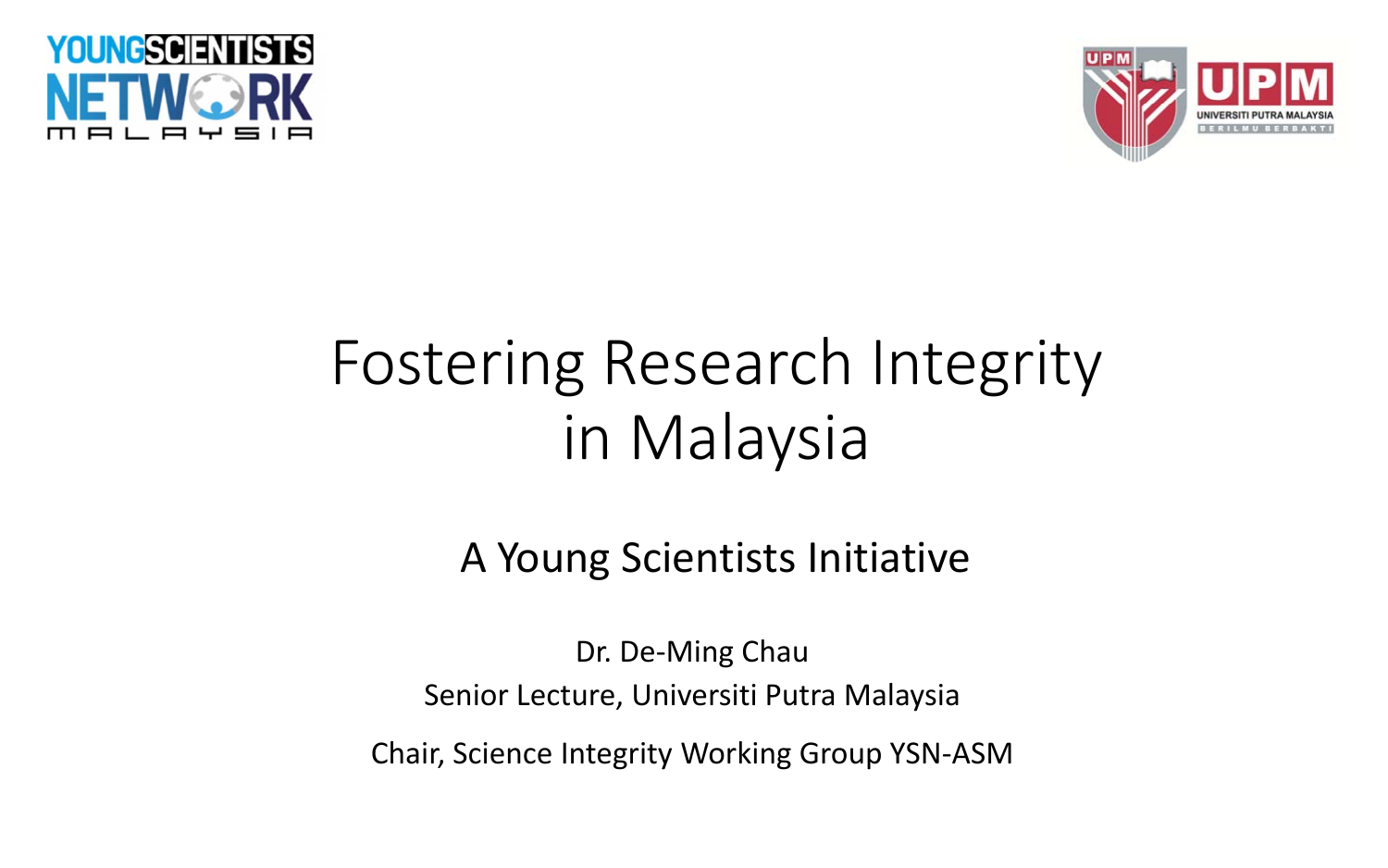## Outline

- Our philosophy
- Our vision and mission
- Our opportunities and challenges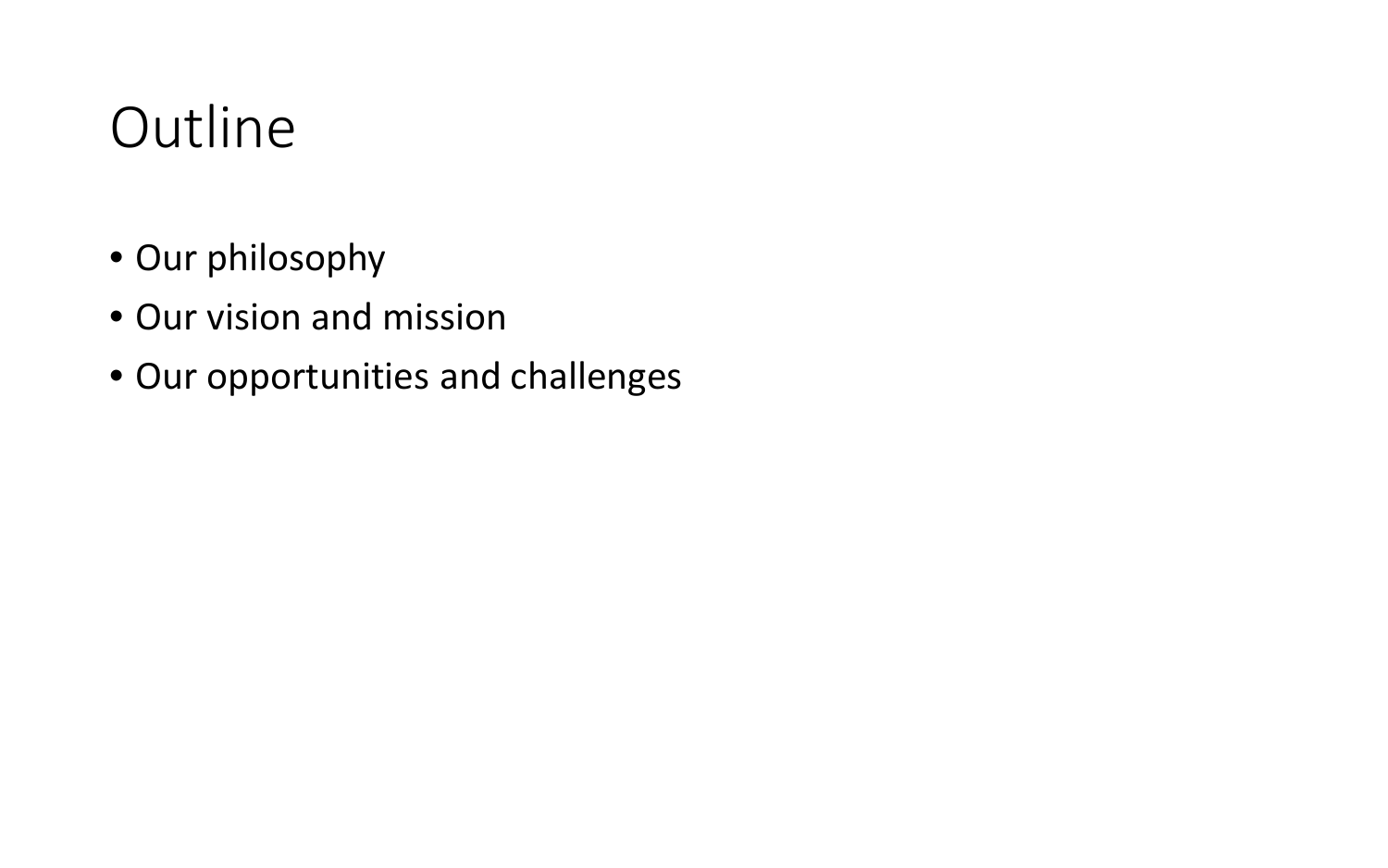### **Top Down Approach**

### U.S NAS

‐

- ‐Academy of Sciences Malaysia
- ‐Ministry of Education



‐- Young Scientists Network-Academy of Sciences Malaysia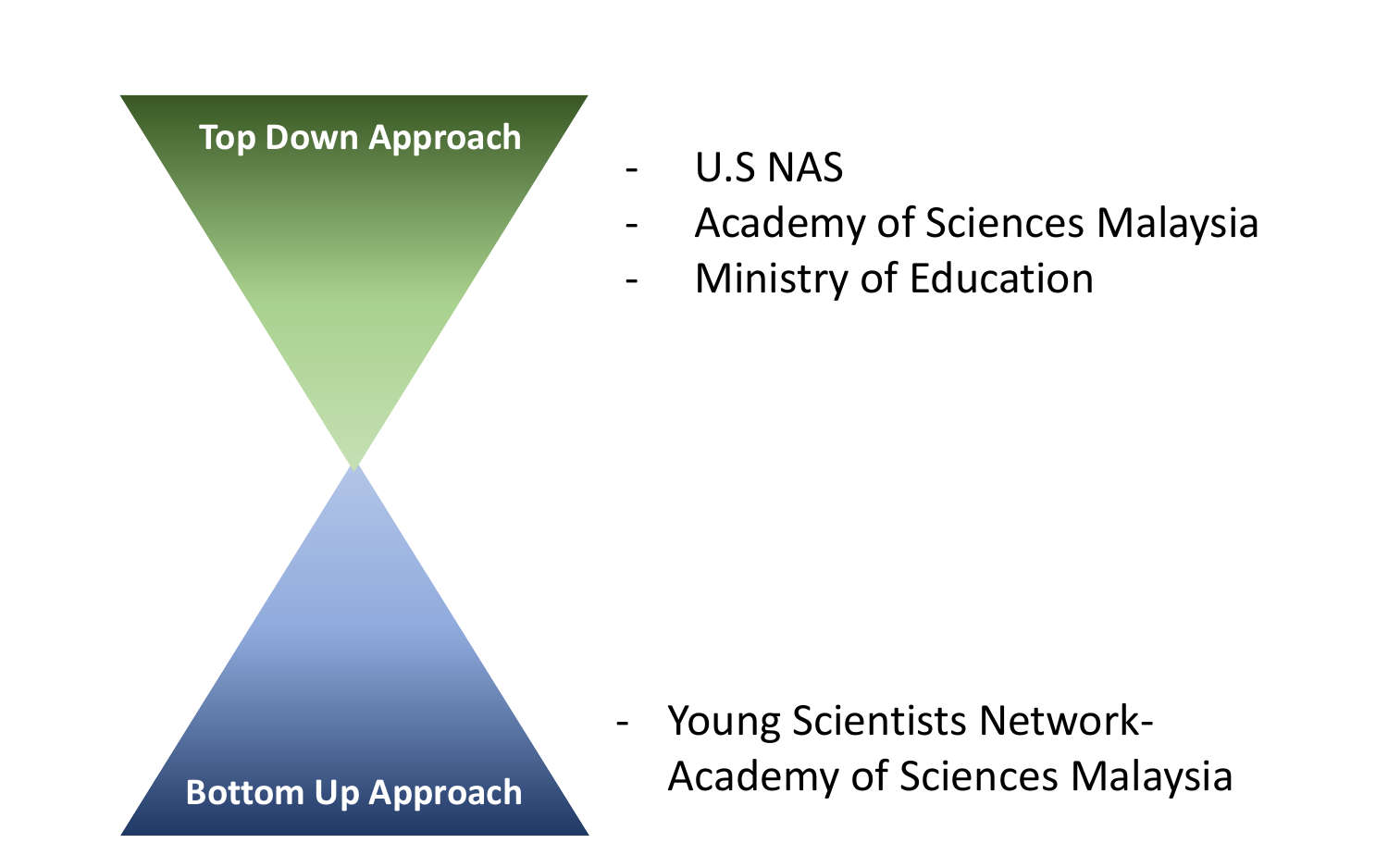### Young Scientists Network‐Academy of Sciences Malaysia (YSN)





- Principal Investigators, PhD‐holders
- ≤40 years old
- >150 members & affiliates

## Our Ethos: **build progressive nation volunteerismfriendship**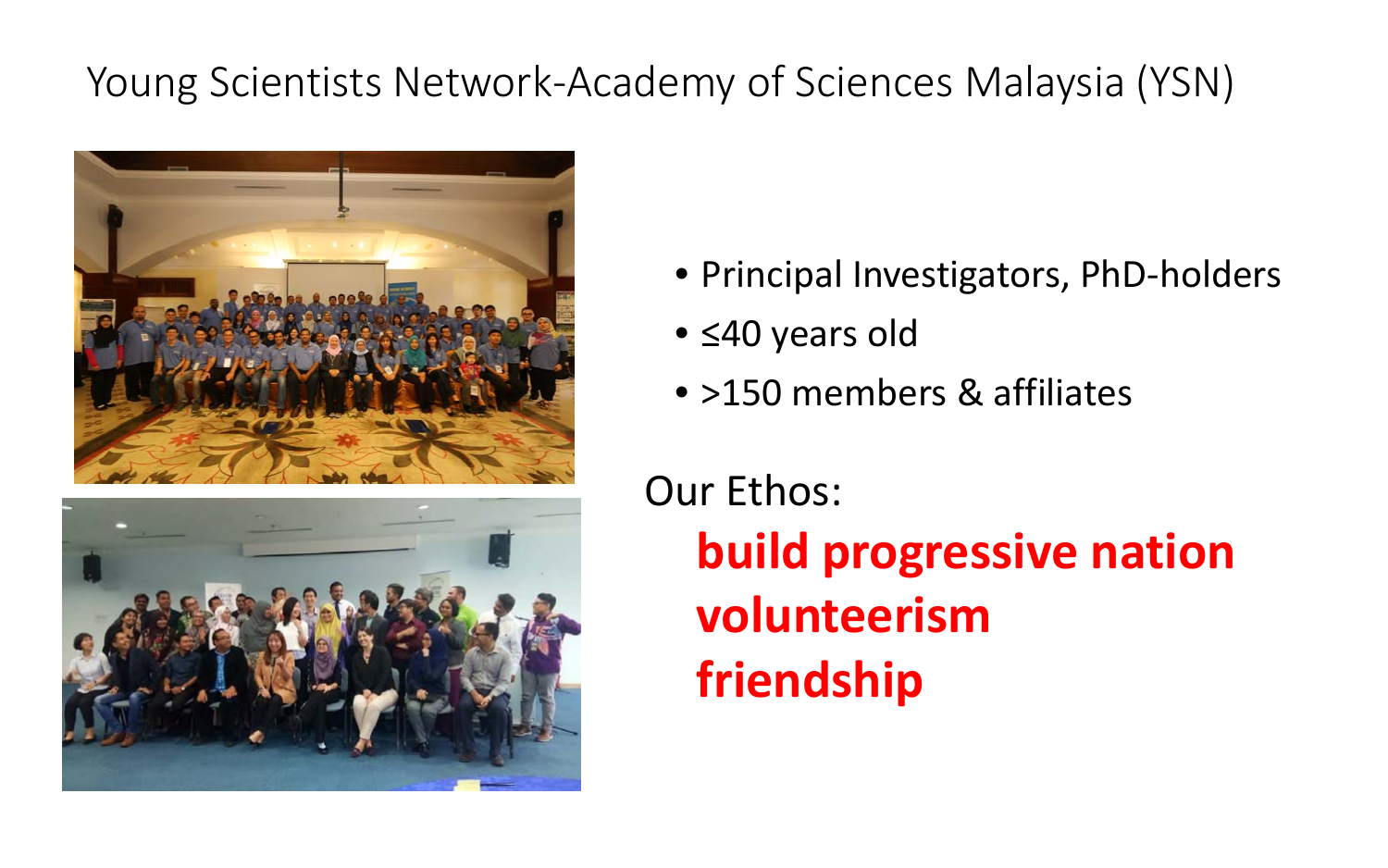## Our Vision ‐ Malaysian RCR Programme



- RCR education at all levels of tertiary education
- RCR becomes <sup>a</sup> *common language* of our research ecosystem
- Motto: Integrity Matters!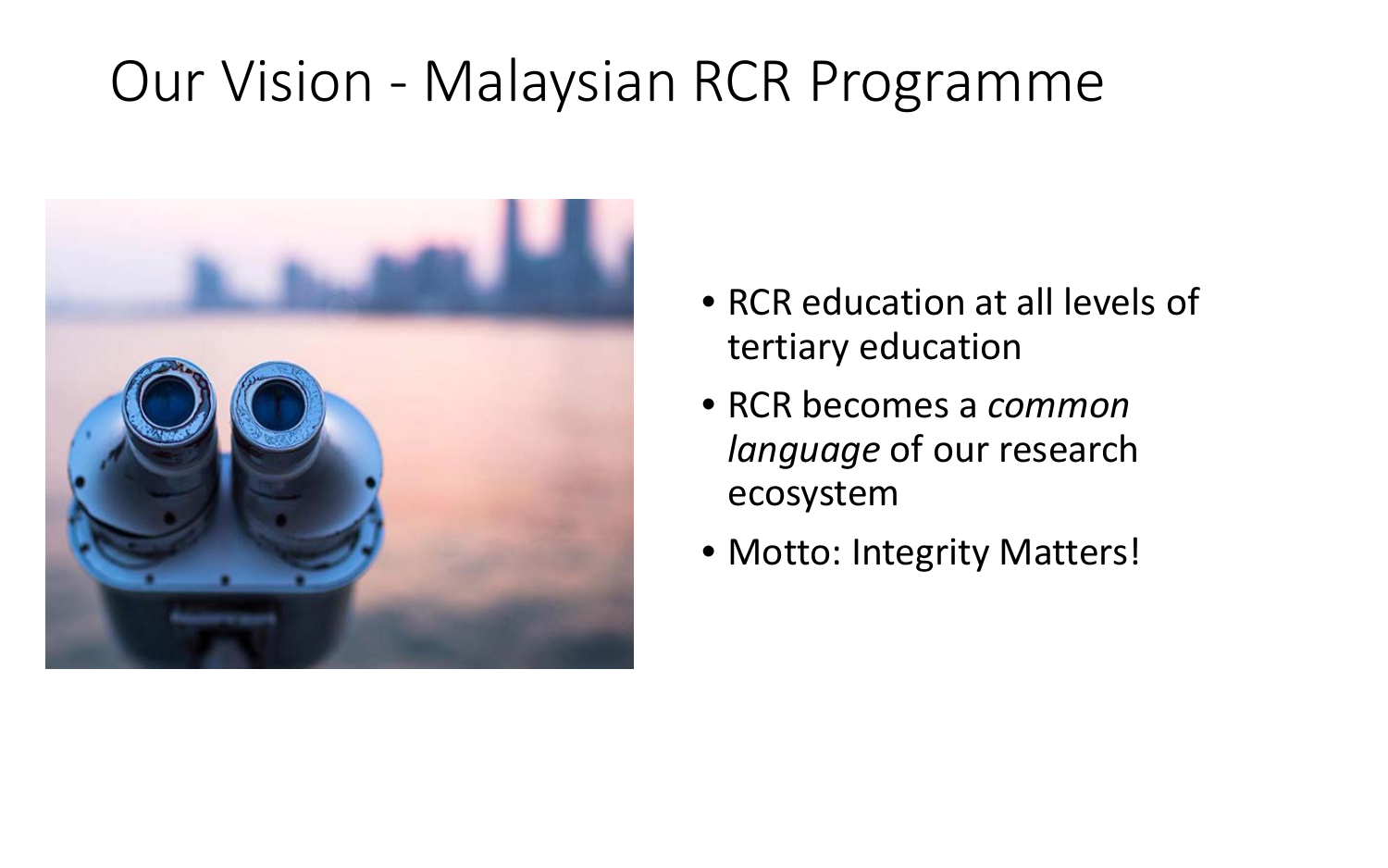## Our Mission ‐ Malaysian RCR Programme



Provide **educational content** Conduct **workshops** Train **instructors** Conduct **research**

**Quality research researchersresearch process**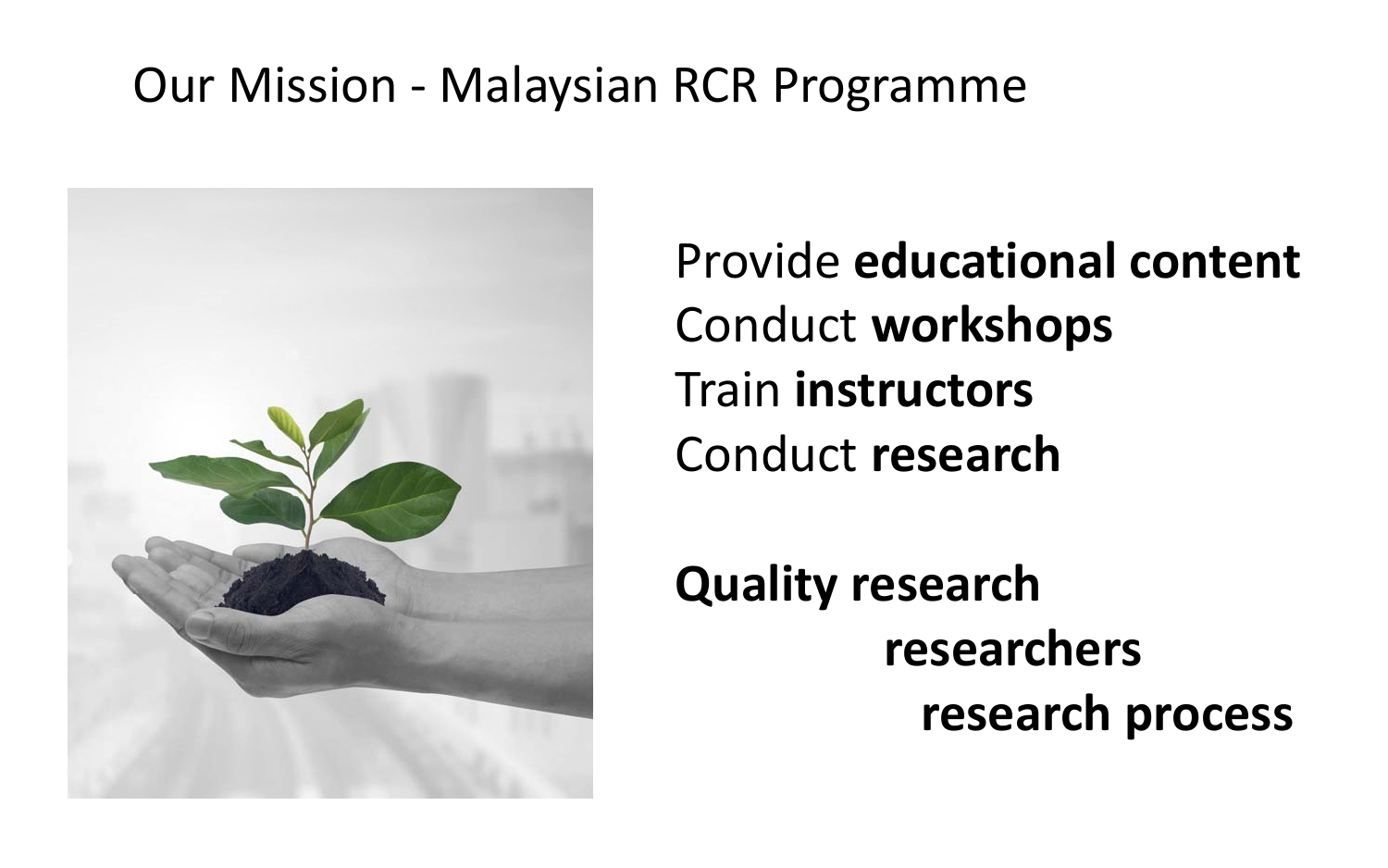### Malaysian Educational Module on RCR



### **Chapters**

Ethical Values and Responsibilities of Researchers Research Misconduct Culture of Safety and Dual Use Research Conflict of Interest Authorship and Publications Peer ReviewResearch Data Management Financial Responsibilities Mentor‐MenteeCollaborative Research**Authored, edited, reviewed by Young Scientists Reference book <sup>+</sup> instruction guide Contextualised!Supported by ASM, Ministry of Education** https://issuu.com/asmpub/docs/rcr\_module\_re

adonly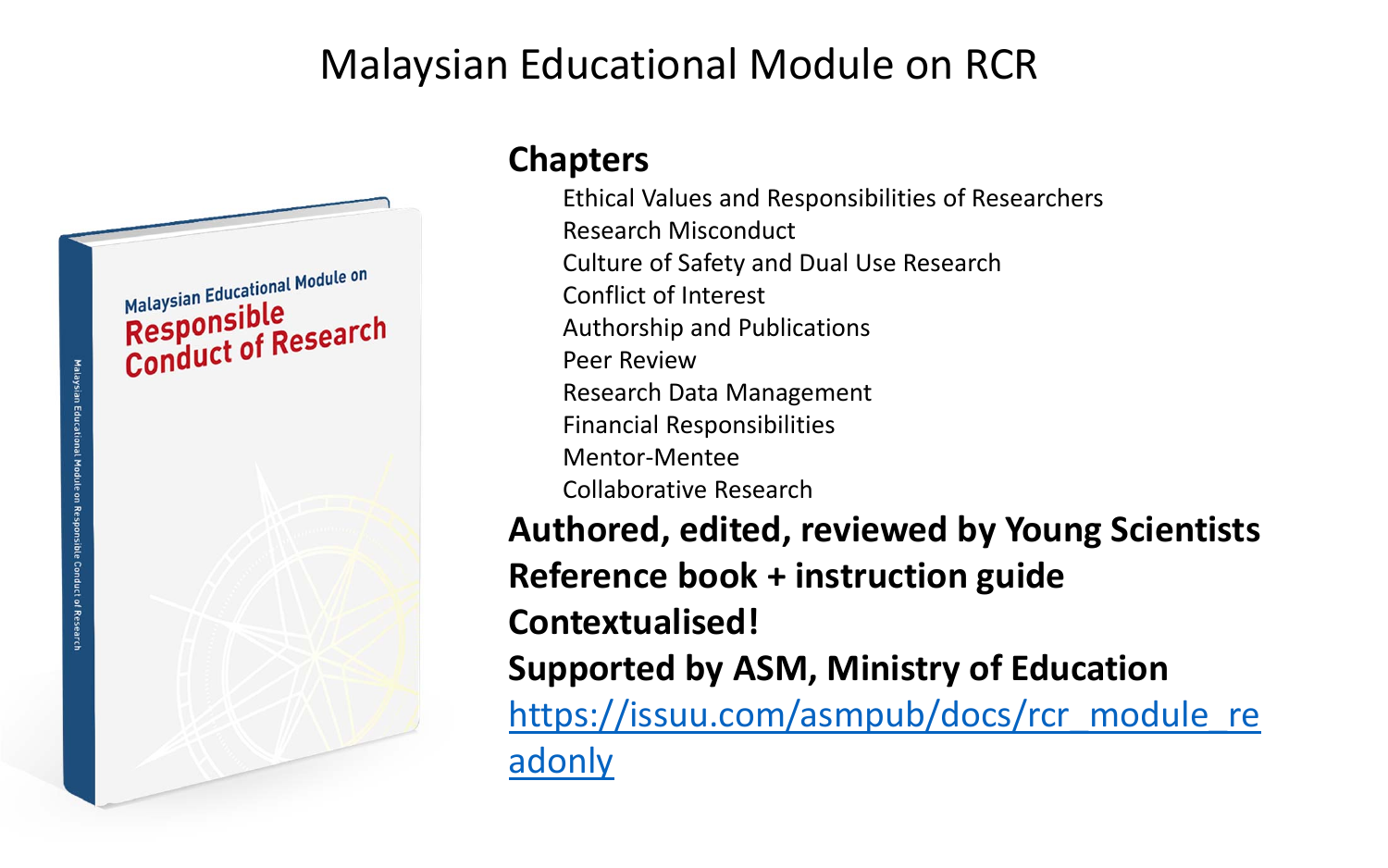## Conduct Workshops



Active Learning‐pedagogy Ethical reflexivity Young Scientists for Young Scientists Safe environment Camaraderie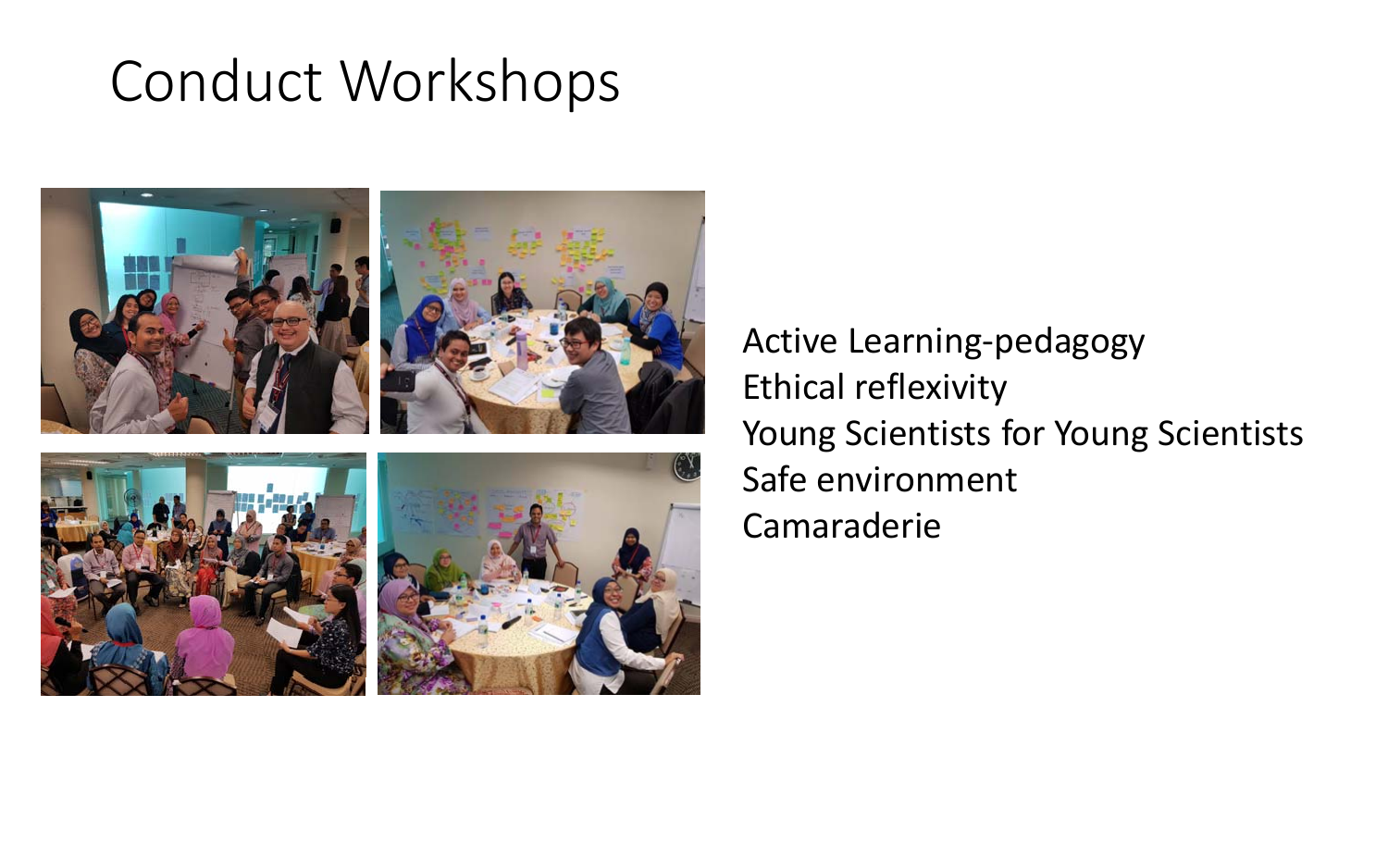

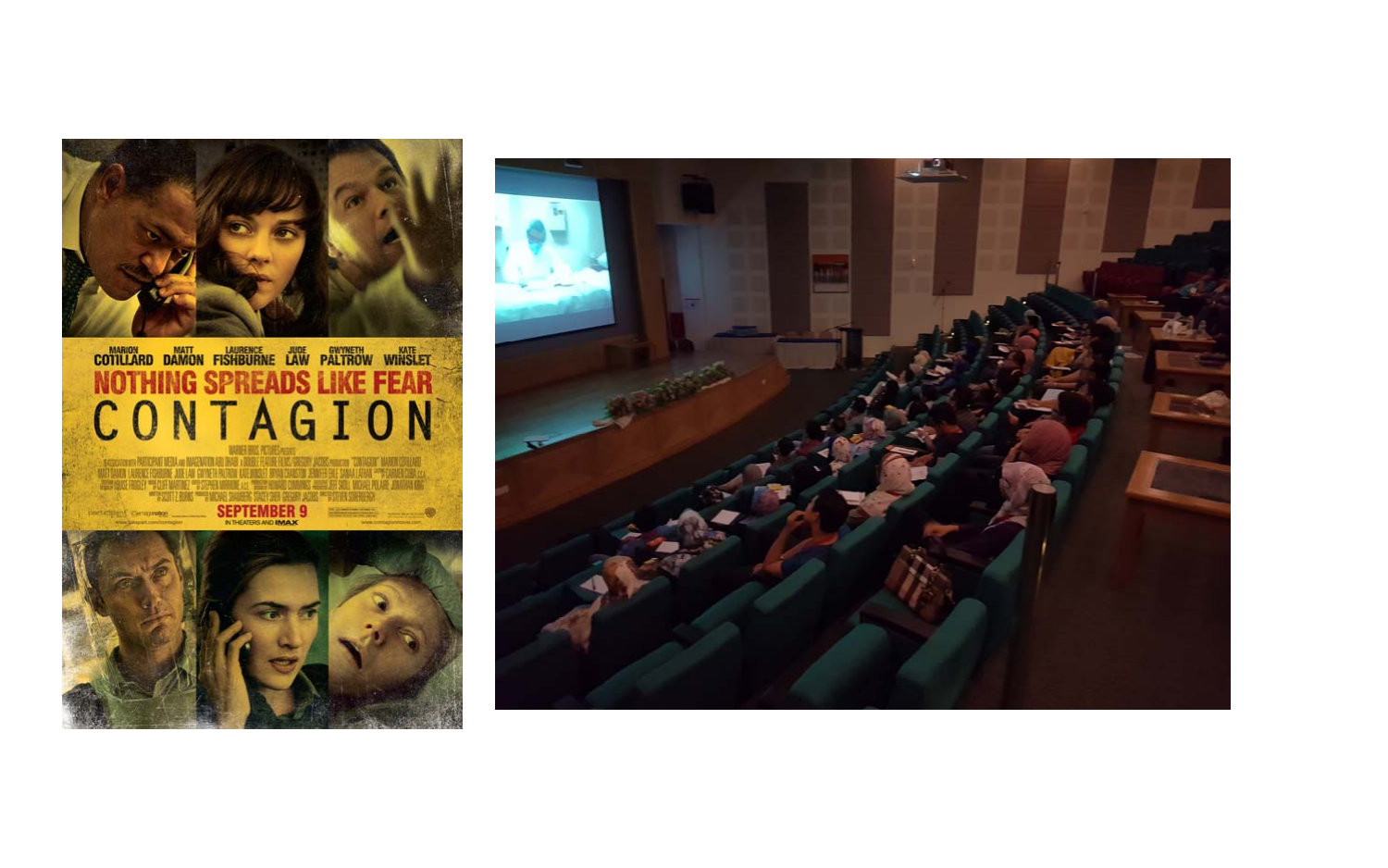

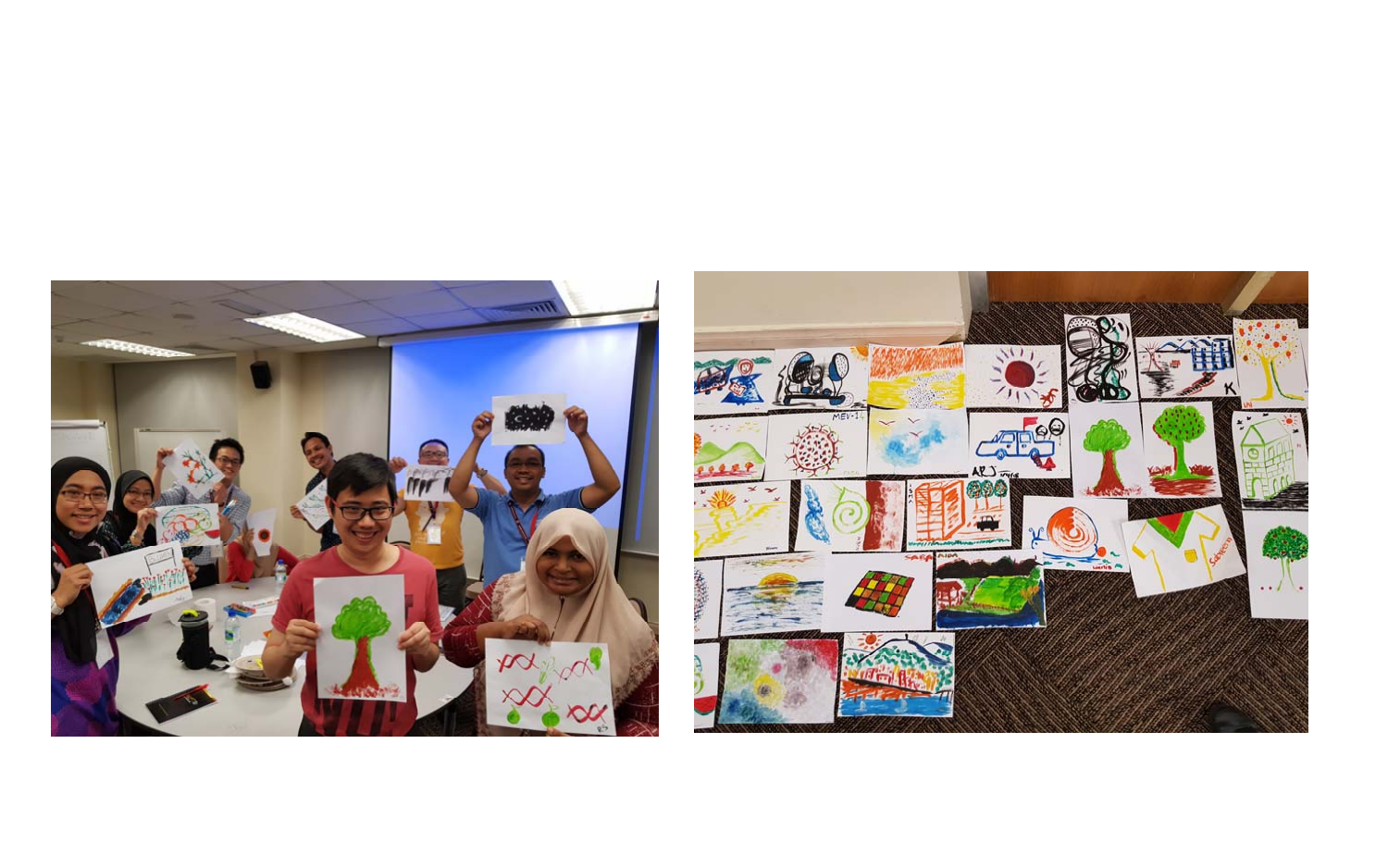## ASEAN RCR Programme



### **ASEAN RCR Workshop**

Funders and supporters: International Council for Science ‐ ROAPASEAN Young Scientists Network Ministry of Education Global Young Academy Capacity building 11<sup>th</sup>-14<sup>th</sup> December, 2019 Kuala Lumpur

Integrity Matters!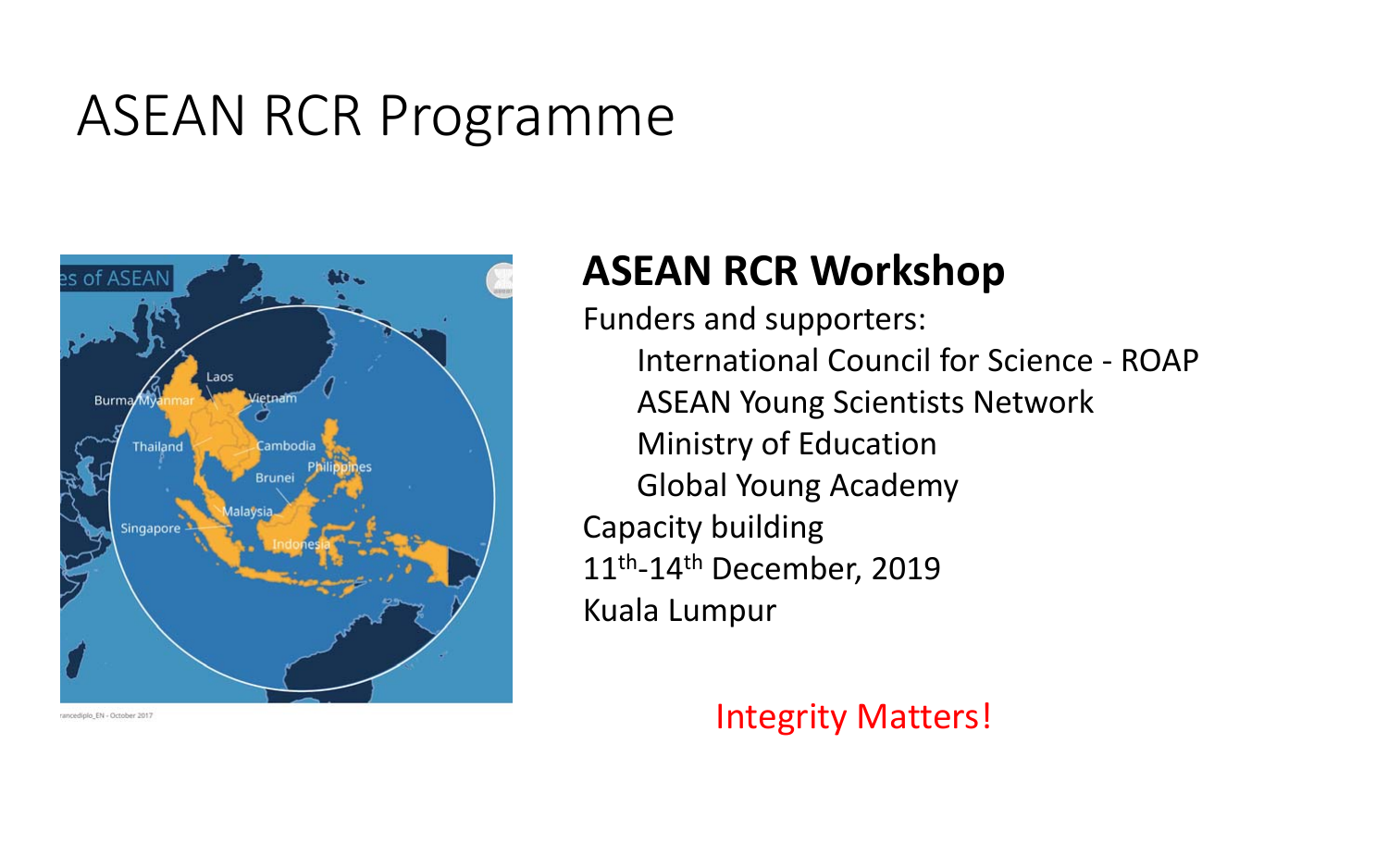## Conduct Research



Knowledge and attitude Effectiveness of the workshop National‐level survey We want to collaborate!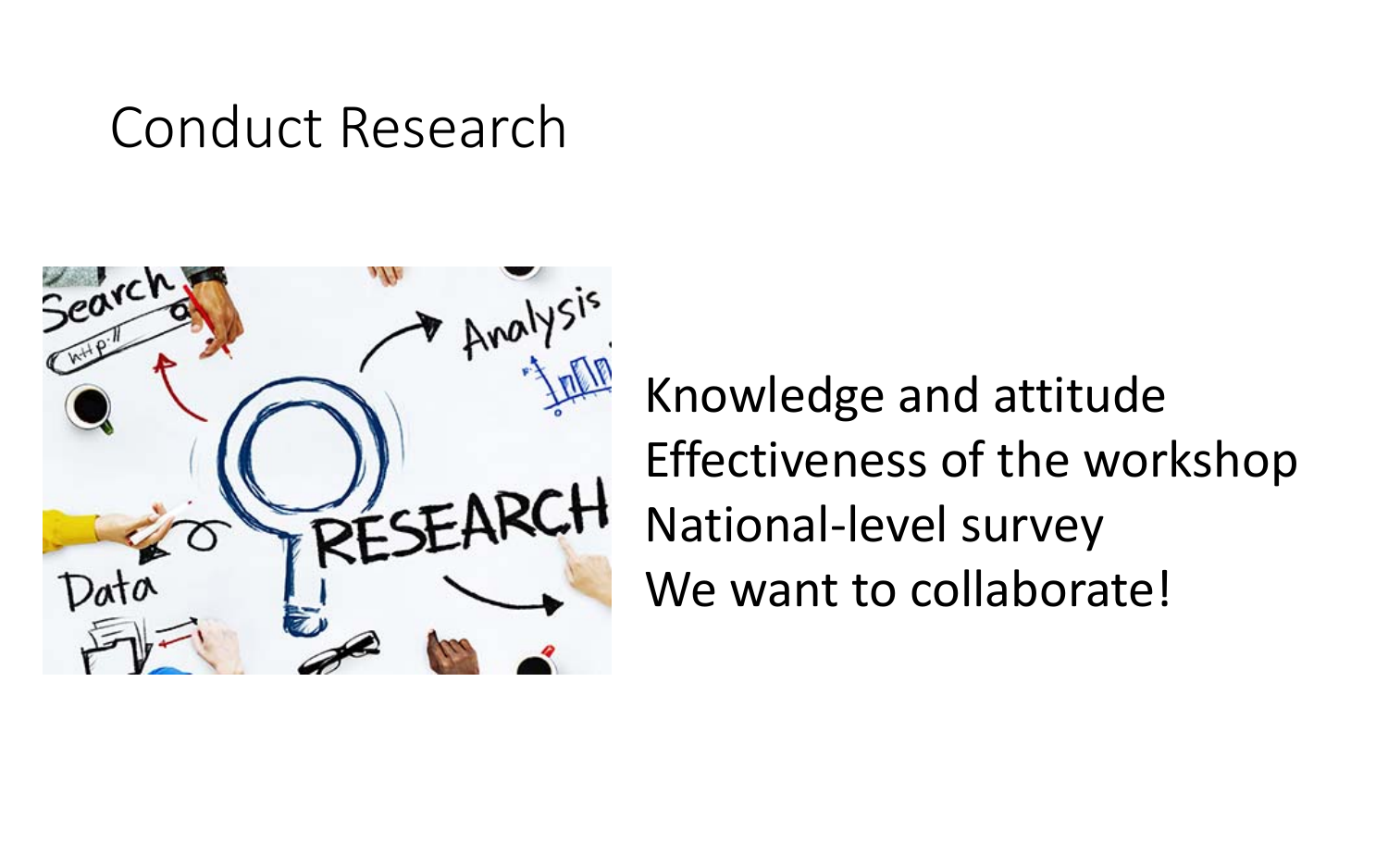# What about the senior professors? Where are they?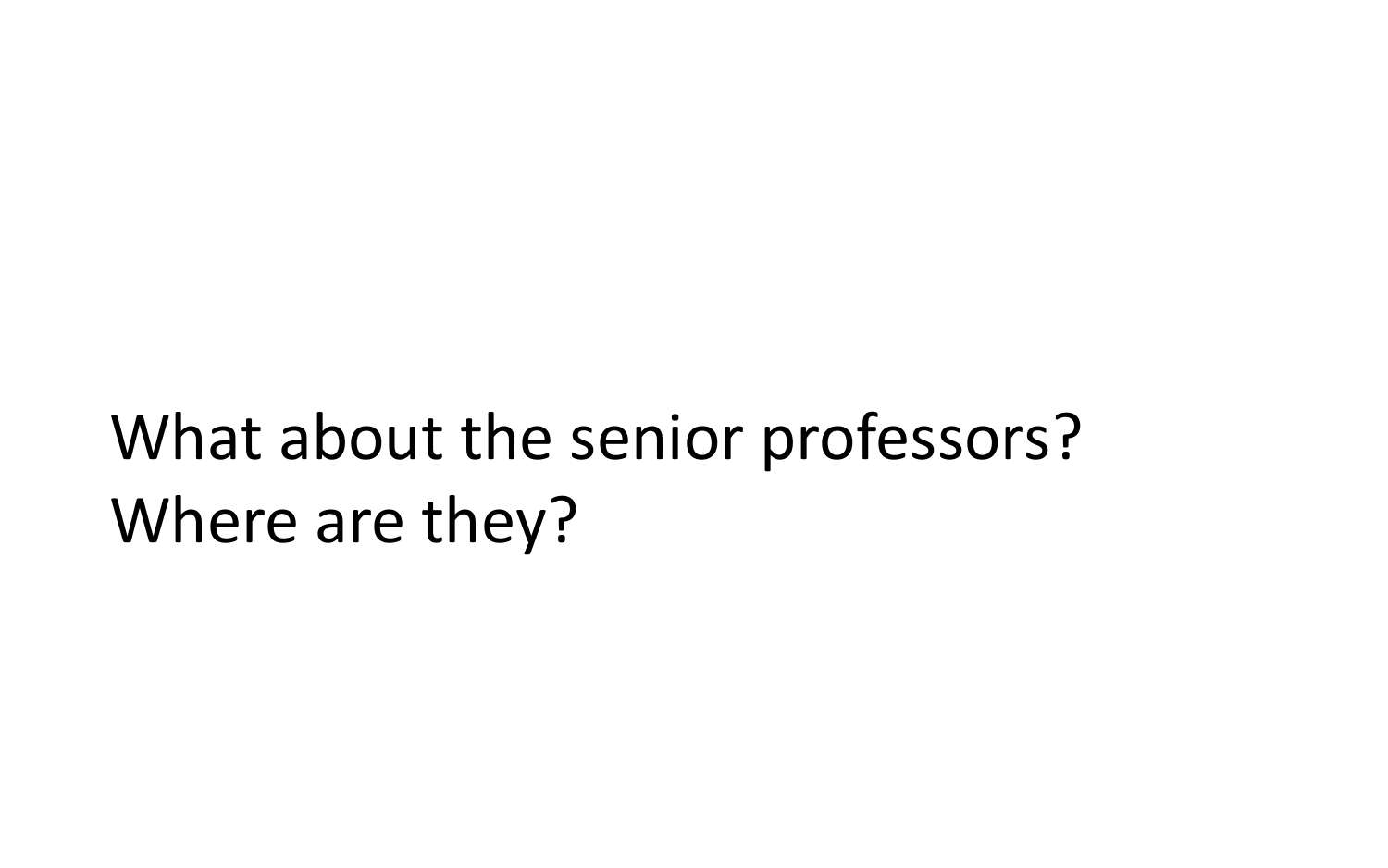### The Malaysian Code of Responsible Conduct in Research (MCRCR)



Led by senior professors Endorsed by the government *Educationalised* by Young Scientists Mandatory course…*soon*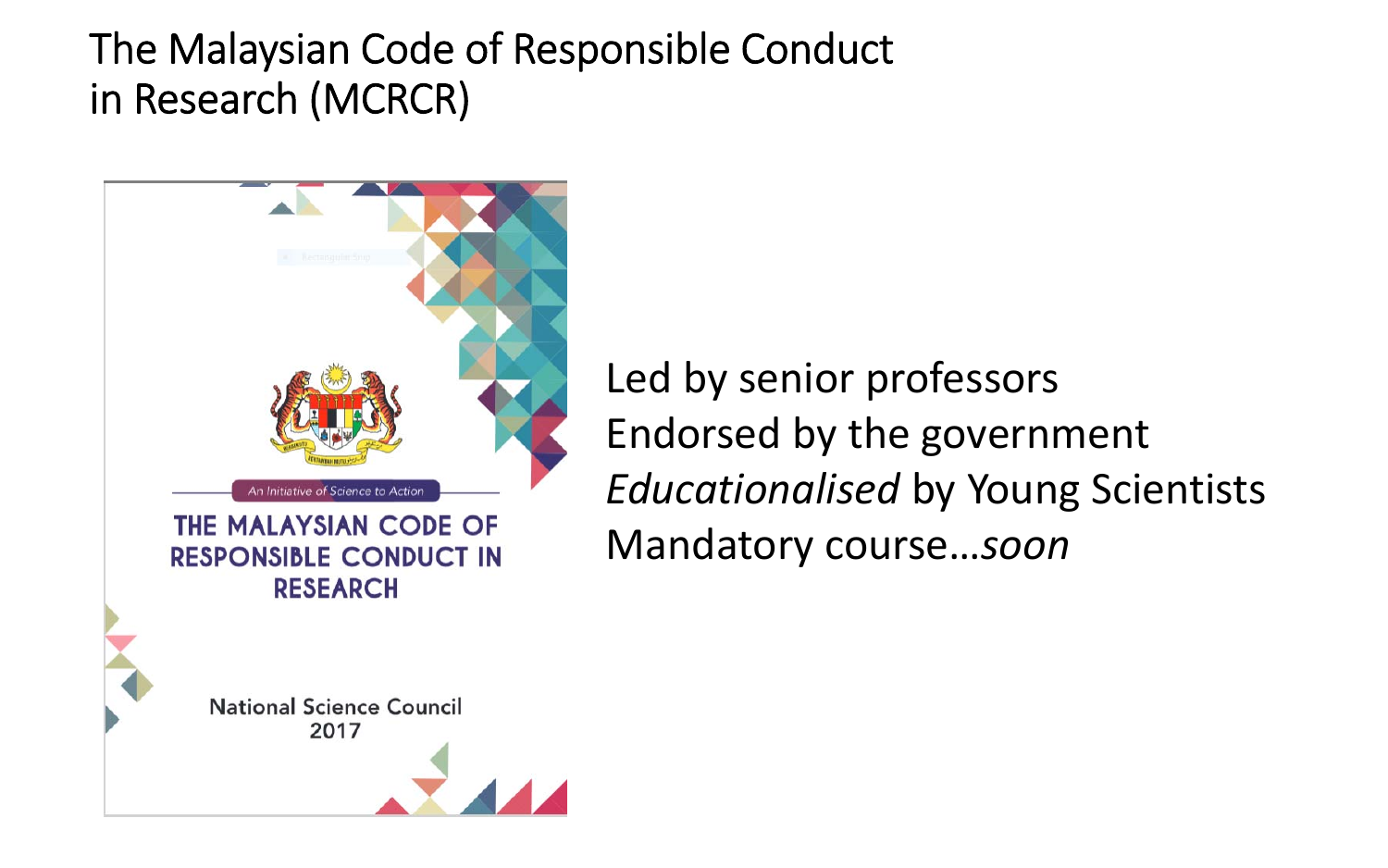

# Strength

- Small-ish country
- Easier to make connections
- Good support
- Young scientists

# Limitations

- Small-ish country
- Resources
- More support is needed
- Need collaborators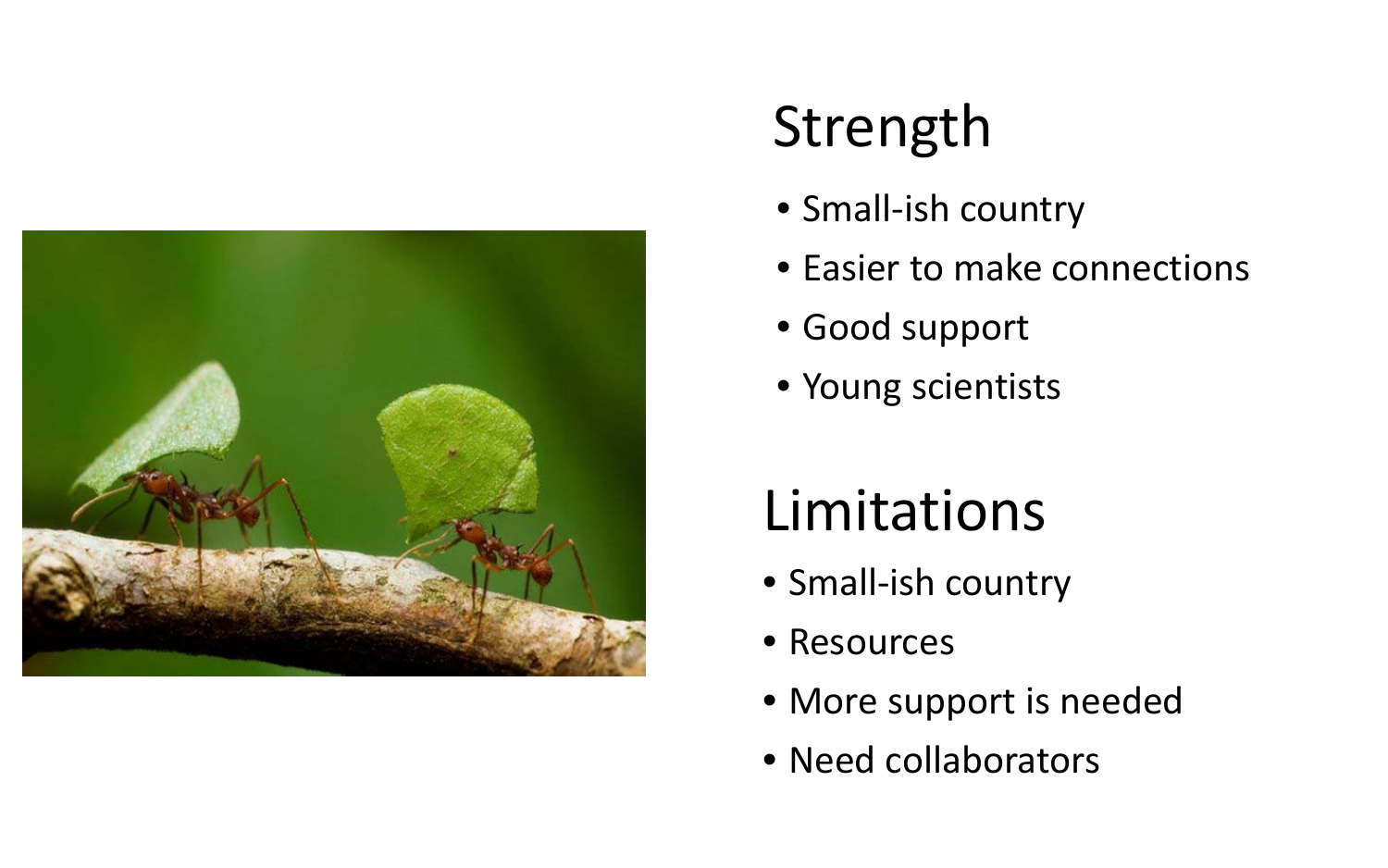## Call to Actions



### Young Scientists

- Be bold; dare to be visible
- Find the right partners
- Walk before running

### Senior Scientists

- Mentorship
- Empowerment
- Build bridges